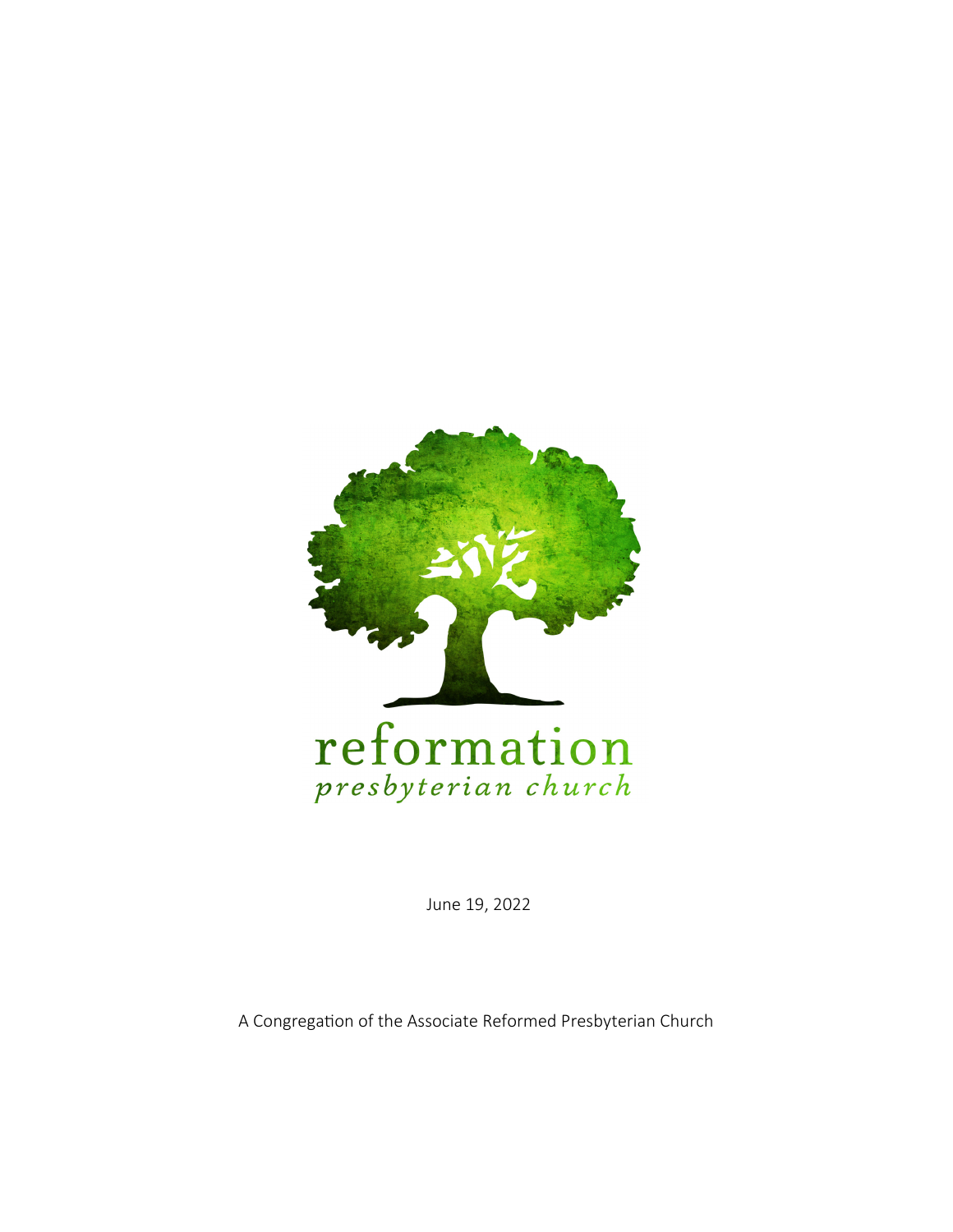# WELCOME TO REFORMATION PRESBYTERIAN CHURCH

*Christ-centered · Gospel-driven · Kingdom-focused* 

### PRELUDE

### ANNOUNCEMENTS — (see page 11)

Rev. Matt Lucas

### MOMENT OF PREPARATION FOR WORSHIP

### CALL TO WORSHIP — Psalm 9:1-2 Mr. Austin Bollinger

I will give thanks to the LORD with my whole heart; I will recount all of your wonderful deeds. I will be glad and exult in you; I will sing praise to your name, O Most High. (ESV)

# HYMN OF ADORATION — *Joyful, Joyful, We Adore Thee*

Words: Henry van Dyke | Music: Ludwig van Beethoven

Joyful, joyful, we adore Thee, God of glory, Lord of love; Hearts unfold like flow'rs before Thee, Wellspring of the joy of living, Op'ning to the sun above. Melt the clouds of sin and sadness; Drive the dark of doubt away; Giver of immortal gladness, Fill us with the light of day!

All Thy works with joy surround Thee, Earth and heav'n reflect Thy rays, Stars and angels sing around Thee, Center of unbroken praise. Field and forest, vale and mountain, Flow'ry meadow, flashing sea, Singing bird and flowing fountain Call us to rejoice in Thee.

Thou art giving and forgiving, Ever blessing, ever blest, Ocean-depth of happy rest! Thou our Father, Christ our Brother– All who live in love are Thine; Teach us how to love each other, Lift us to the joy divine.

How we worship: Each church has its own worship style, but worship is more than style. It begins with a heart for God through faith in Christ. It is also a dialogue between God and his people; he speaks, and we respond. Finally, worship is defined by God, not our imaginations. All that we do in worship (e.g. singing, praying, affirming our faith, preaching, etc.) comes from God's word. He promises to meet with us as we praise him in these ways.

#### Call to worship: God calls his people into his holy and loving presence in worship. As we worship we are blessed with the joy of the Lord. Today he graciously invites all people to worship

### Worship through singing:

through faith in Christ.

God delights in hearing his people sing. As we sing our faith, we give praise to God and he transforms our hearts so that we are more like His Son.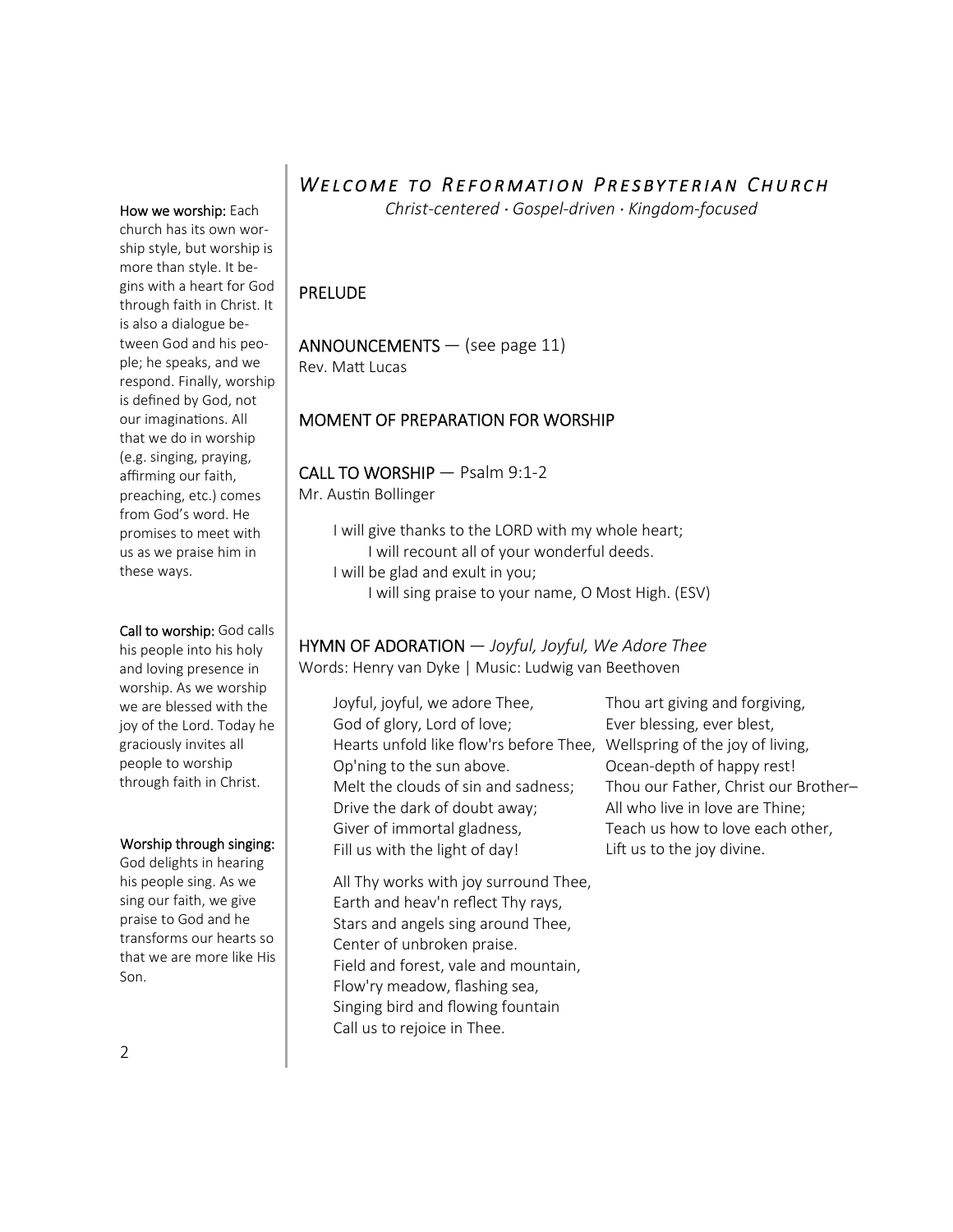### PRAYER OF INVOCATION

### **LORD'S PRAYER**  $-$  Matthew 6:9-13

Our Father who art in heaven, Hallowed be Thy name. Thy kingdom come, Thy will be done on earth, as it is in heaven. Give us this day our daily bread. And forgive us our debts, as we forgive our debtors. And lead us not into temptation, but deliver us from evil: For Thine is the kingdom, and the power, and the glory, forever. Amen.

### AFFIRMATION OF OUR FAITH — *The Heidelberg Catechism* #1

Leader: What is your only comfort in life and in death?

People: That I am not my own, but belong-body and soul, in life and in death—to my faithful Savior Jesus Christ. He has fully paid for all my sins with his precious blood, and has set me free from the tyranny of the devil. He also watches over me in such a way that not a hair can fall from my head without the will of my Father in heaven: in fact, all things must work together for my salvation. Because I belong to him, Christ, by his Holy Spirit, assures me of eternal life and makes me wholeheartedly willing and ready from now on to live for him.

#### RESPONSE OF PRAISE — *My Hope Is Built on Nothing Less*

Trinity Hymnal #521 (vv. 1-2)

My hope is built on nothing less Than Jesus' blood and righteousness; I dare not trust the sweetest frame, But wholly lean on Jesus' name.

#### *Refrain:*

On Christ, the solid rock, I stand; All other ground is sinking sand, All other ground is sinking sand.

When darkness veils his lovely face, I rest on his unchanging grace; In every high and stormy gale, My anchor holds within the veil. *(Refrain)*

#### Prayer of invocation:

Invocation means "to call upon." Even as God calls us to worship, we call upon God to fill our hearts with his Spirit to assure us that we belong to him and to help us worship him in Spirit and truth.

#### Affirmation of our faith:

Believing God's truth sets us free from the lies of Satan, the world, and our sinful hearts. We affirm our faith in the truth each Sunday in order to worship God, strengthen our faith, and encourage one another.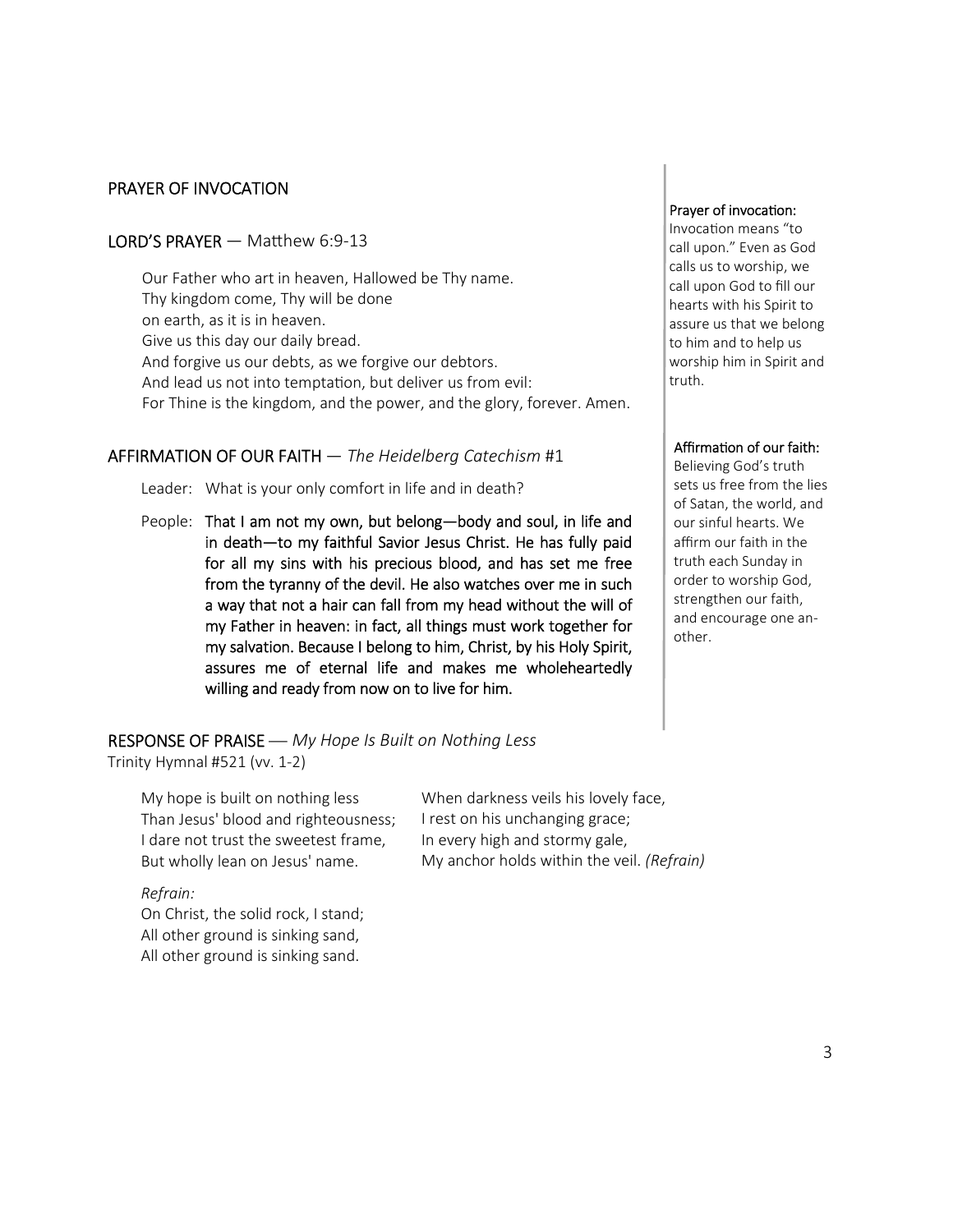Call to renewal: God calls his people to renew their commitment to him as he renews his commitment to us. Through his word, the sin that we hide is exposed, not to shame us, but to lead us to repentance so that we can be forgiven. With grateful hearts, we receive instruction in the way of righteousness.

### Confession of sin: Our sin

isn't just about breaking rules, it's about hurting our relationship with a loving God who gave up his Son to save us. Grace softens our hard hearts so that we freely confess our sins during a time of silent confession. We also confess our sins together as the people of God have always done in worship.

#### Words of assurance: God

uses his word to convict our conscience of sin, but he also assures us that we are forgiven through faith in Jesus Christ and dearly loved.

## CALL TO RENEWAL - Revelation 1:12-18

Rev. Zack Keuthan

Then I turned to see the voice that was speaking to me, and on turning I saw seven golden lampstands, and in the midst of the lampstands one like a son of man, clothed with a long robe and with a golden sash around his chest. The hairs of his head were white like wool, as white as snow. His eyes were like a flame of fire, his feet were like burnished bronze, refined in a furnace, and his voice was like the roar of many waters. In his right hand he held seven stars, from his mouth came a sharp two-edged sword, and his face was like the sun shining in full strength. When I saw him, I fell at his feet as though dead. But he laid his right hand on me, saying, "Fear not, I am the first and the last, and the living one. I died, and behold I am alive forevermore, and I have the keys of Death and Hades. (ESV)

### SILENT PRAYER OF CONFESSION

### CONFESSION OF SIN

Lord Jesus, you are the first, and the last, and the living one. You are the one who is, and who was, and who is to come. You died, yet you are alive forever more. You hold the keys of Death and Hades. Our lives are in your hands. Yet we confess that we have not honored you as God Almighty. By our sin, we have fought against your authority, refused your love and grace, and rejected your word of truth. Forgive us for trying to be our own god. In your mercy, we rest. Amen.

### WORDS OF ASSURANCE - Revelation 5:9-10

- And they sang a new song, saying,
	- "Worthy are you to take the scroll
		- and to open its seals,
		- for you were slain, and by your blood you ransomed people for God
- from every tribe and language and people and nation, and you have made them a kingdom and priests to our God, and they shall reign on the earth." (ESV)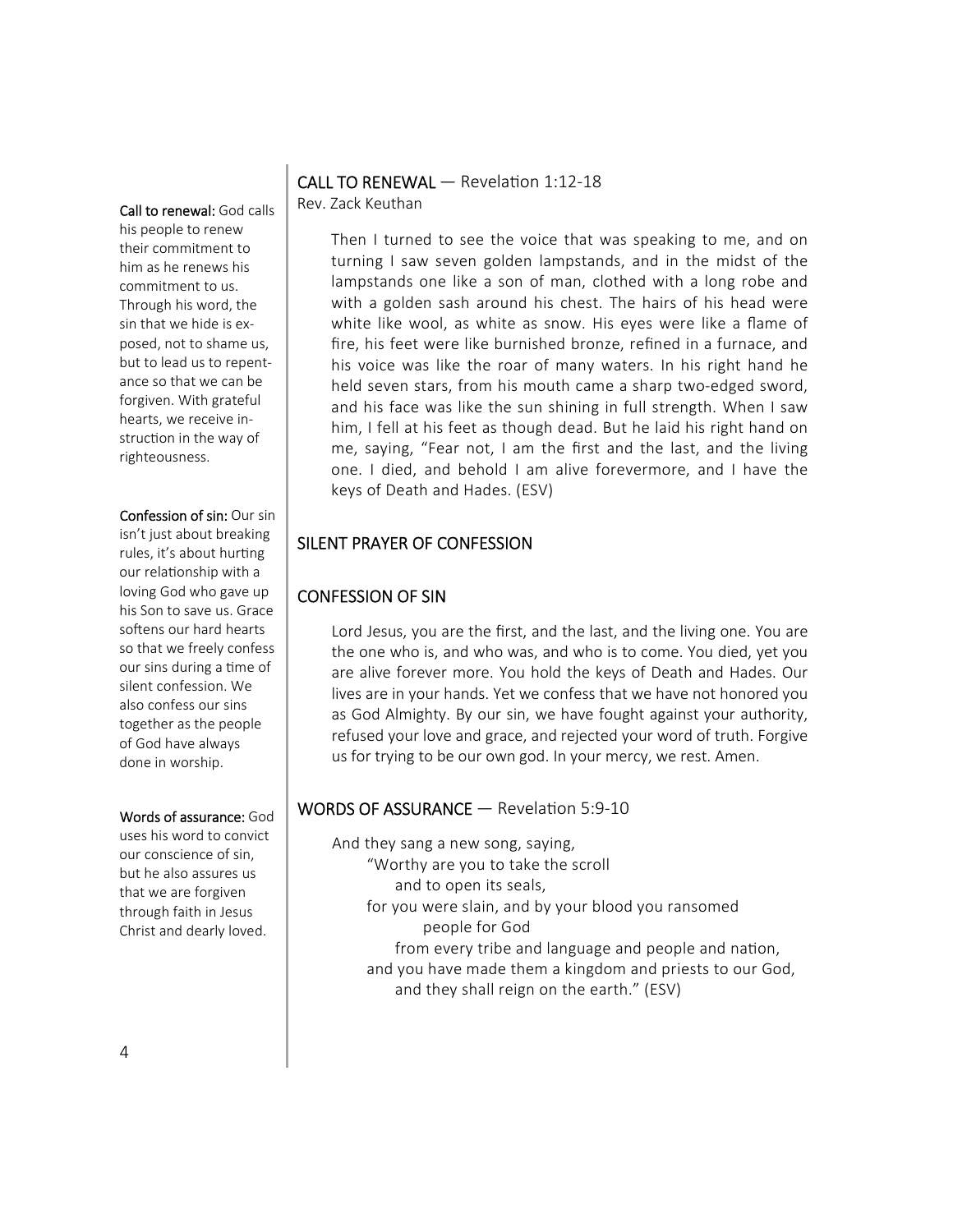#### HYMN OF ASSURANCE — *In Christ Alone*

Words and Music: Keith Getty and Stuart Townend © 2001 Thankyou Music (Admin. by Capitol CMG Publishing)

In Christ alone my hope is found, He is my light, my strength, my song; This Cornerstone, this solid Ground, Firm through the fiercest drought and storm. What heights of love, what depths of peace, When fears are stilled, when strivings cease! My Comforter, my All in All, Here in the love of Christ I stand.

In Christ alone, who took on flesh, Fullness of God in helpless babe! This gift of love and righteousness, Scorned by the ones He came to save. Till on that cross as Jesus died, The wrath of God was satisfied. For every sin on Him was laid; Here in the death of Christ I live.

There in the ground His body lay, Light of the world by darkness slain; Then, bursting forth in glorious Day, Up from the grave He rose again! And as He stands in victory, Sin's curse has lost its grip on me; For I am His and He is mine, Bought with the precious blood of Christ.

No guilt in life, no fear in death, This is the power of Christ in me; From life's first cry to final breath, Jesus commands my destiny. No power of hell, no scheme of man, Can ever pluck me from His hand; Till He returns or calls me home, Here in the power of Christ I'll stand.

### CHILDREN 'S SERMON

Rev. Matt Lucas

#### Children 's Sermon:

Please come forward for the children's sermon as we sing the last verse of the hymn. The children's sermon makes the Bible accessible to young children.

Parents: You are welcome to accompany your child to the front. AFerward, children 2-3 years of age may be dismissed to the nursery. Please gather in the narthex, and a deacon will lead you to the nursery.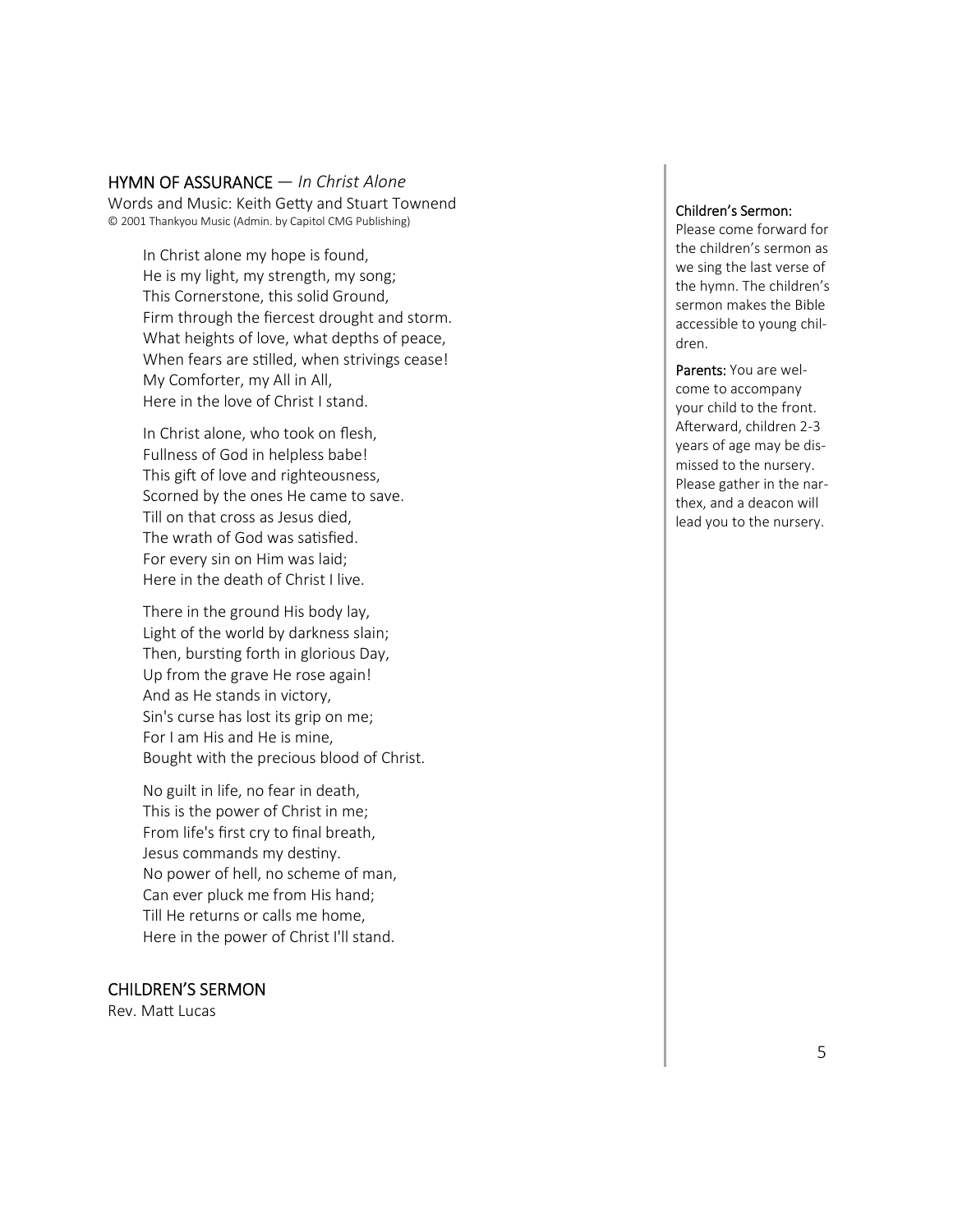Doxology: Doxology means "praise." We praise God because of his generosity to us.

### CHILDREN'S HYMN — *Behold Our God*

Words and Music: Jonathan Baird | Meghan Baird | Ryan Baird | Stephen Altrogge © 2011 Sovereign Grace Praise (Admin. by Capitol CMG Publishing (Integrity Music [DC Cook])) Sovereign Grace Worship (Admin. by Capitol CMG Publishing (Integrity Music [DC Cook]))

Who has held the oceans in His hands? Who has numbered every grain of sand? Kings and nations tremble at His voice. All creation rises to rejoice.

*Chorus:* Behold our God, seated on His throne. Come, let us adore Him. Behold our King, nothing can compare, Come, let us adore Him!

Who has given counsel to the Lord? Who can question any of His words? Who can teach the One who knows all things? Who can fathom all His wondrous deeds? *(Chorus)* 

Who has felt the nails upon His hands, Bearing all the guilt of sinful man? God eternal, humbled to the grave, Jesus, Savior, risen now to reign! *(Chorus x 2)*

### PRAYER FOR CHRIST'S CHURCH AND THE WORLD

### DOXOLOGY

Praise God from whom all blessings flow; Praise him, all creatures here below; Praise him above, ye heav'nly host: Praise Father, Son and Holy Ghost. Amen.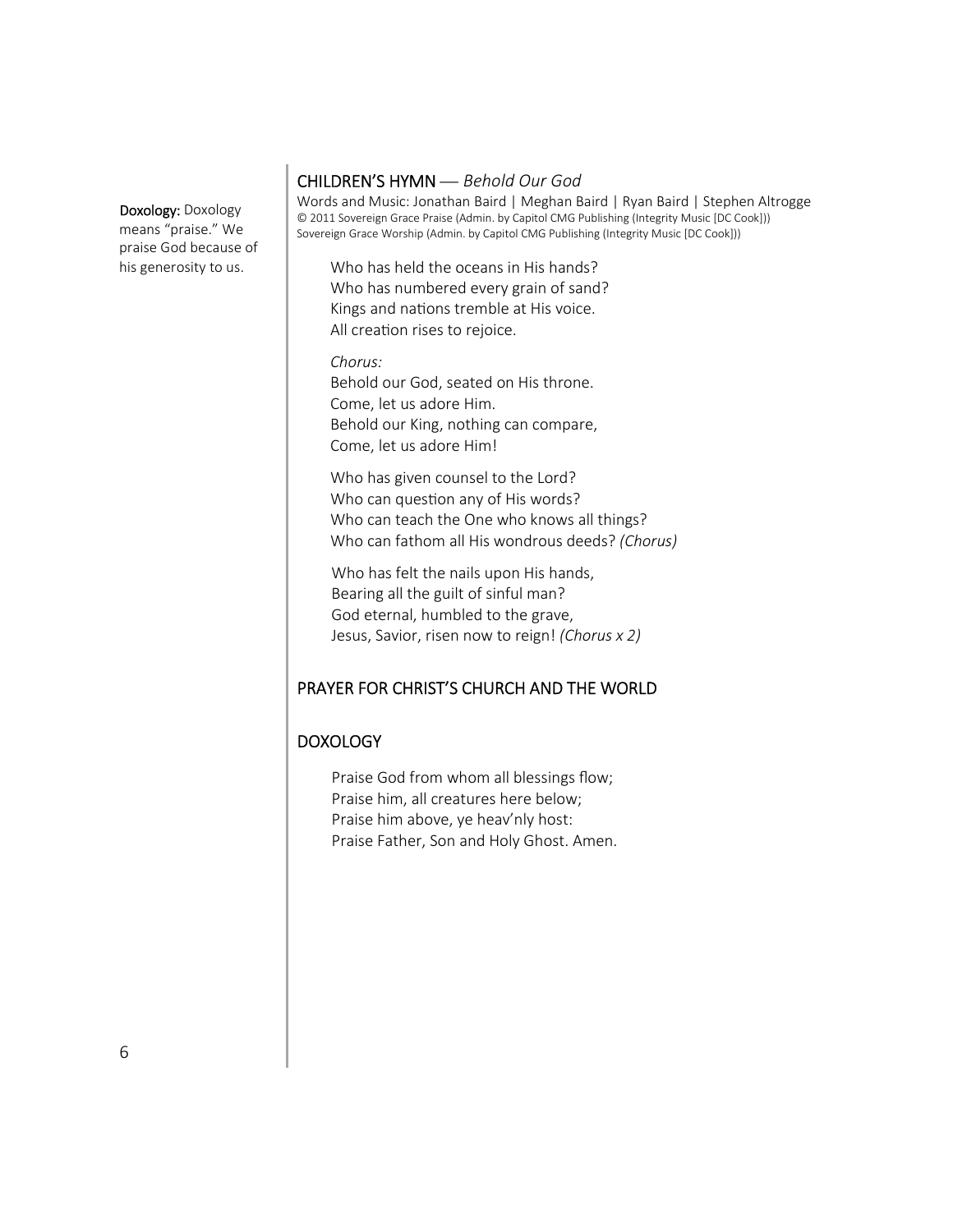SERMON — "*Who Do You Think You Are?"*  Rev. Matt Lucas

#### John 8:48-59

[48] The Jews answered him, "Are we not right in saying that you are a Samaritan and have a demon?" [49] Jesus answered, "I do not have a demon, but I honor my Father, and you dishonor me. [50] Yet I do not seek my own glory; there is One who seeks it, and he is the judge. [51] Truly, truly, I say to you, if anyone keeps my word, he will never see death." [52] The Jews said to him, "Now we know that you have a demon! Abraham died, as did the prophets, yet you say, 'If anyone keeps my word, he will never taste death.' [53] Are you greater than our father Abraham, who died? And the prophets died! Who do you make yourself out to be?" [54] Jesus answered, "If I glorify myself, my glory is nothing. It is my Father who glorifies me, of whom you say, 'He is our God.' [55] But you have not known him. I know him. If I were to say that I do not know him, I would be a liar like you, but I do know him and I keep his word. [56] Your father Abraham rejoiced that he would see my day. He saw it and was glad." [57] So the Jews said to him, "You are not yet fifty years old, and have you seen Abraham?" [58] Jesus said to them, "Truly, truly, I say to you, before Abraham was, I am." [59] So they picked up stones to throw at him, but Jesus hid himself and went out of the temple. (ESV)

### SERMON OUTLINE

Jesus overcomes death for all who believe in him.

Sermon: The Bible teaches us how to know Jesus and experience his saving work. The sermon is for proclaiming Jesus and how we can trust in him for salvation and live for his glory. For those who receive the Bible as the word of God, it is profitable to teach us, rebuke our sins, build us up in his grace, and train us in

Sermons available at www.refpres.org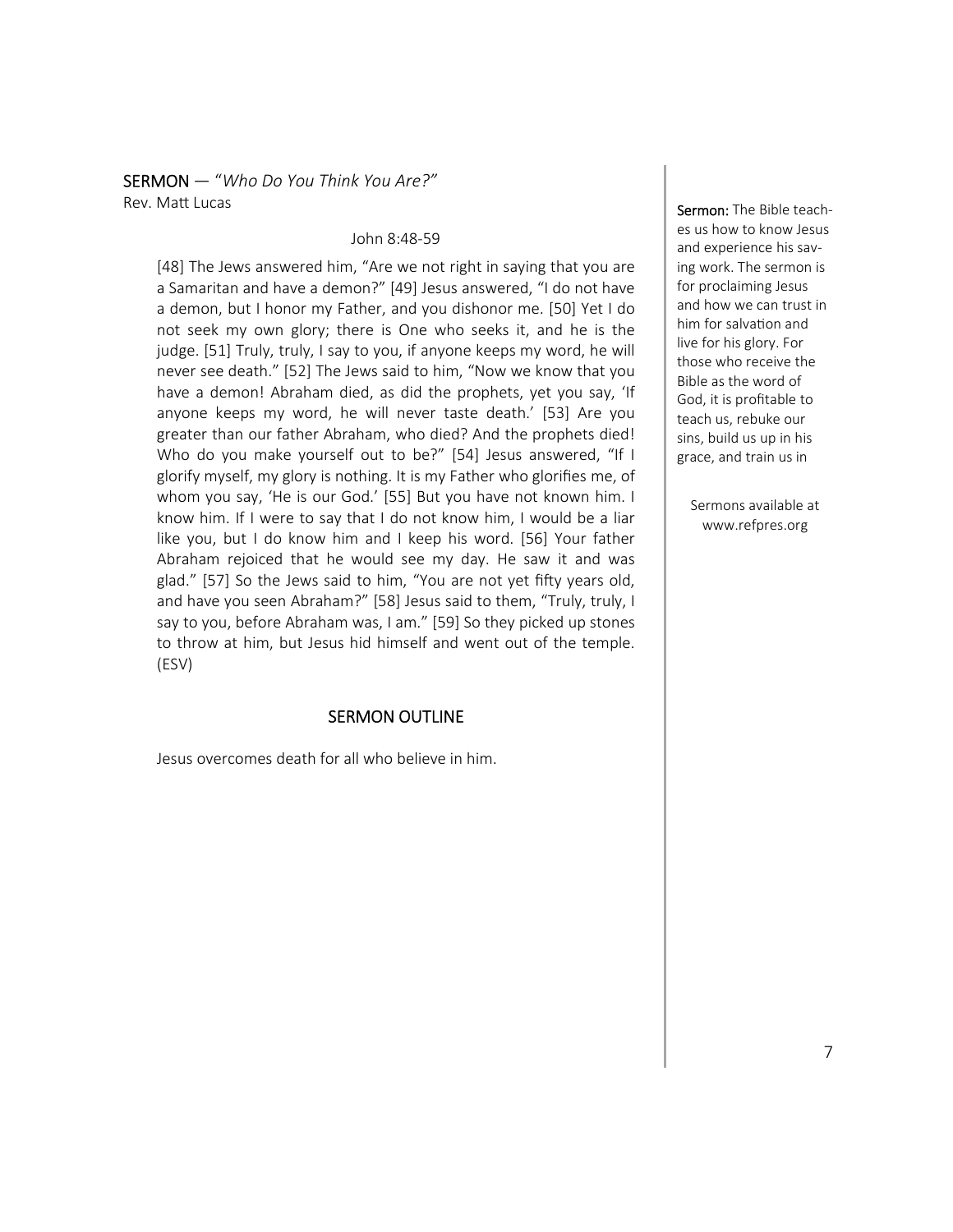Believe in Jesus as the Son of God who:

1. Glorifies the Father

2. Fulfills our hopes

3. Lives eternally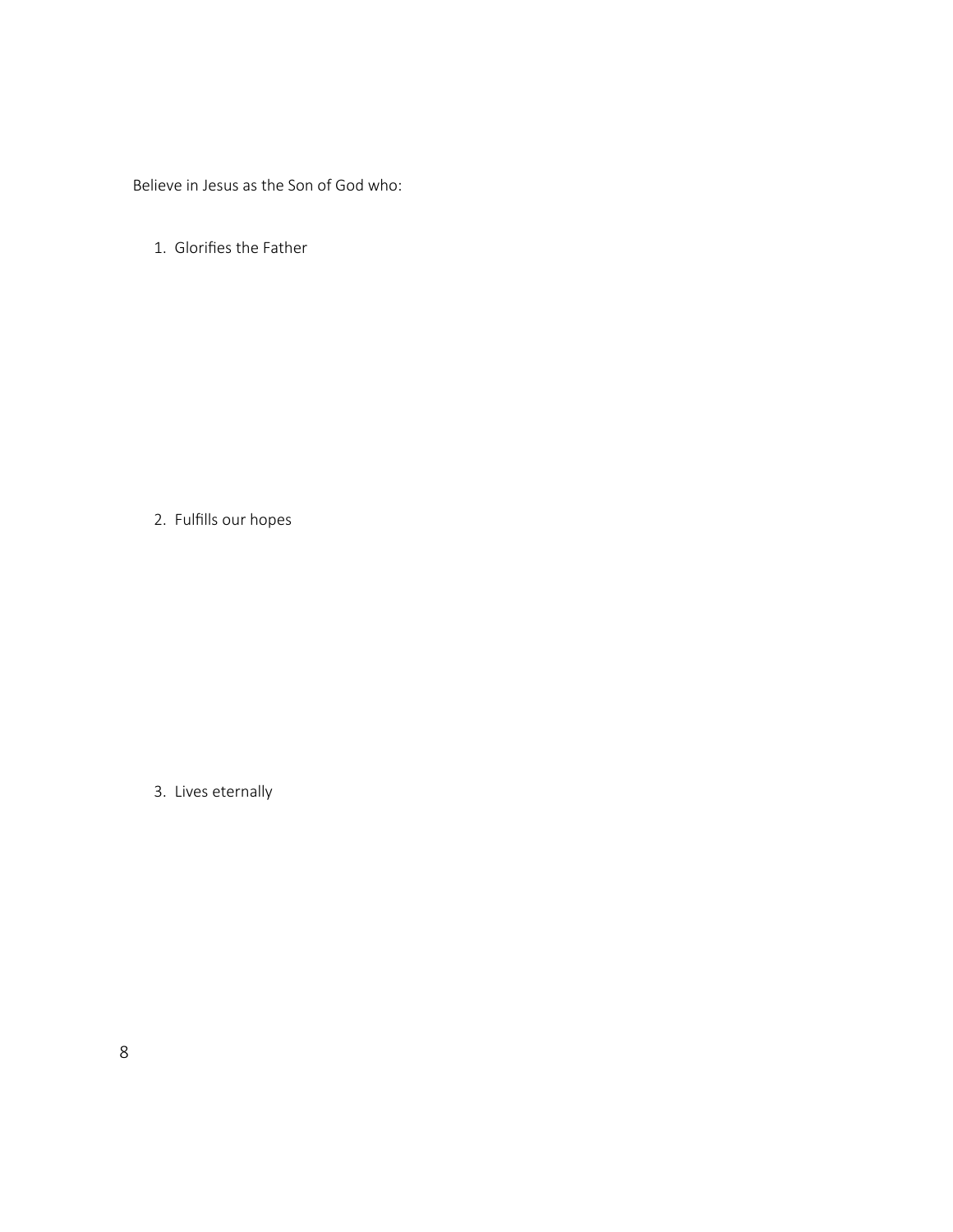#### HYMN OF COMMITMENT — *My Jesus, I Love Thee*  Trinity Hymnal #648

My Jesus, I love thee, I know thou art mine; For thee all the follies of sin I resign. My gracious Redeemer, my Savior art thou; If ever I loved thee, my Jesus, 'tis now.

I love thee because thou hast first loved me, And purchased my pardon on Calvary's tree. I love thee for wearing the thorns on thy brow; If ever I loved thee, my Jesus, 'tis now.

I'll love thee in life, I will love thee in death; And praise thee as long as thou lendest me breath; And say, when the death-dew lies cold on my brow: If ever I loved thee, my Jesus, 'tis now.

In mansions of glory and endless delight, I'll ever adore thee in heaven so bright; I'll sing with the glittering crown on my brow: If ever I loved thee, my Jesus, 'tis now.

### **BENEDICTION**

**CONGREGATIONAL RESPONSE** — *How Firm a Foundation* 

Trinity Hymnal #94 (v. 6)

The soul that on Jesus has leaned for repose, I will not, I will not desert to his foes; That soul, though all hell should endeavor to shake, I'll never, no never, no never forsake.

### **POSTLUDE**

All songs used by permission: CCLI License #3128725 Scripture quotations are from The Holy Bible, English Standard Version® (ESV®), copyright © 2001 by Crossway, a publishing ministry of Good News Publishers. Used by permission. All rights reserved.

Benediction: A benediction is not a prayer, but a pronouncement from God of his blessing and approval. God sends his people out to live in the strength of his blessing upon our lives.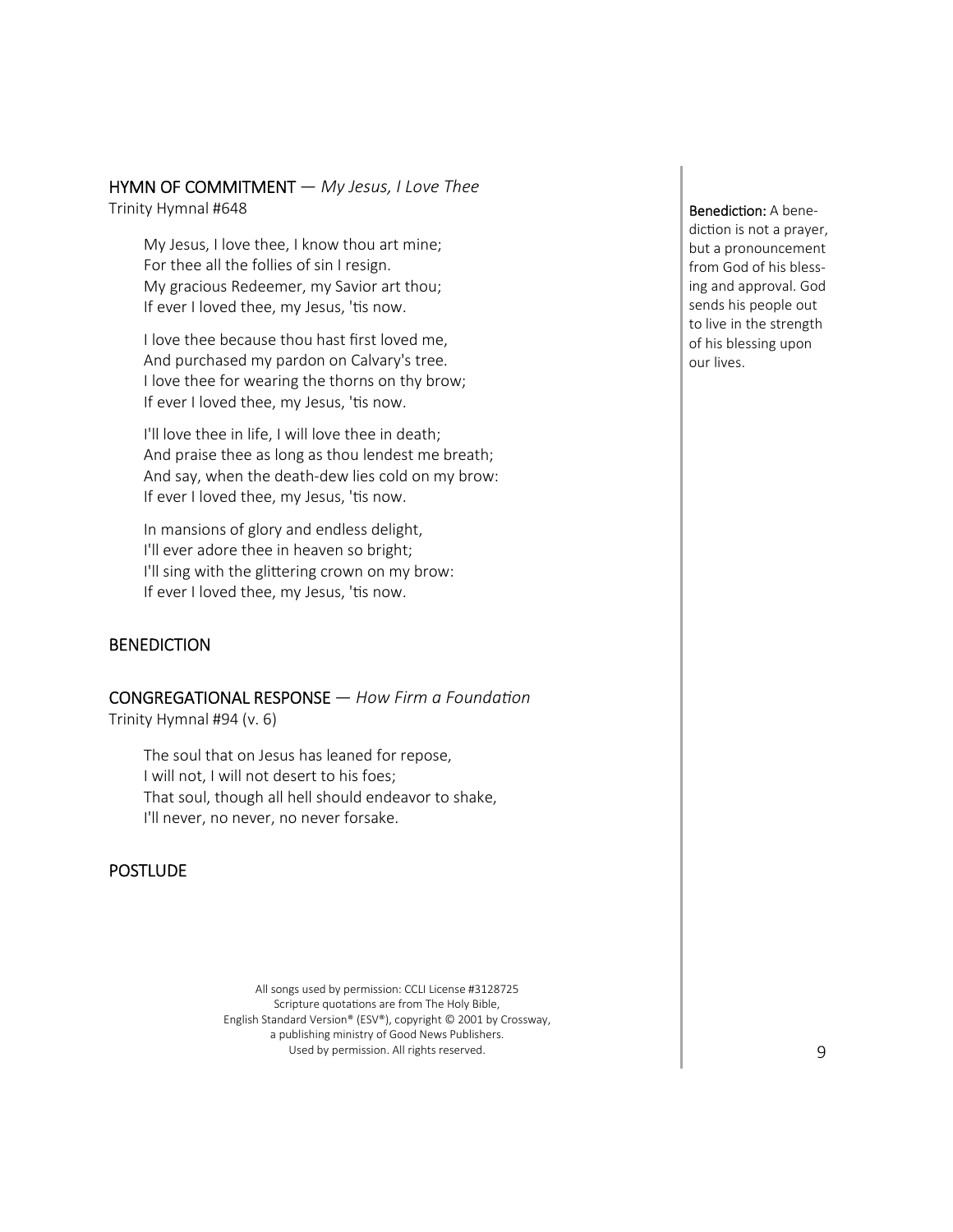### GET CONNECTED

### Next Step

NEXT STEP is for those who want to learn more about RPC. We gather on Friday evening and Saturday and Sunday mornings to talk about our vision, beliefs, and ministries. Participating in NEXT STEP does not require you to become a member of RPC but may help in making an informed decision about membership. Next session TBD.

#### Sunday School

Classes at Kirkside Hall (brick building next door), 9:30 am; nursery provided Adult: *Walking by Faith in God's Grace- Pastor Matt Lucas* Children: *The Gospel Story* - Nancy George and Hayley Bollinger, Sallye Lucas and Mary Keyzer, Crystal Goldsmith, Jeremy Maestro, and Marie Pender Middle School: *Following Jesus in the Church* - Pastor Zack Keuthan and Tyler Blohm High School: Walking by Faith in God's Grace- Pastor Matt Lucas

#### Community Groups

Weekly small group Bible studies in church members' homes. Sundays – Boyd Drive, 5:00 pm - Contact: John Gates at 907.244.7709 Mondays – Flat Rock, 6:30 pm - Contact: Glen Reid, 828.393.5004 Tuesdays – Kirkside Hall, 4:00 pm - Contact: David Taylor, 757.375.5062 Wednesdays – Sylvan Heights, 6:15 pm - Contact: Zack Keuthan, 828.702.6807 Fridays (1st & 3rd) – Olde Chanteloup Ct, 6:00 pm - Contact: Levi Friedly at 720.618.3533

### Ways to Serve

If you would like to serve in the nursery during Sunday morning worship or work in another area of children's ministry, contact Sallye Lucas at 828.702.2892.

#### Additional Connections this Week

Saturday 7:30 am-2/4 Men's Study 11:00 am-2:00 pm Women's Summer Picnic

> *The flowers today are given to the Glory of God and to thank Jesus for Punkin!*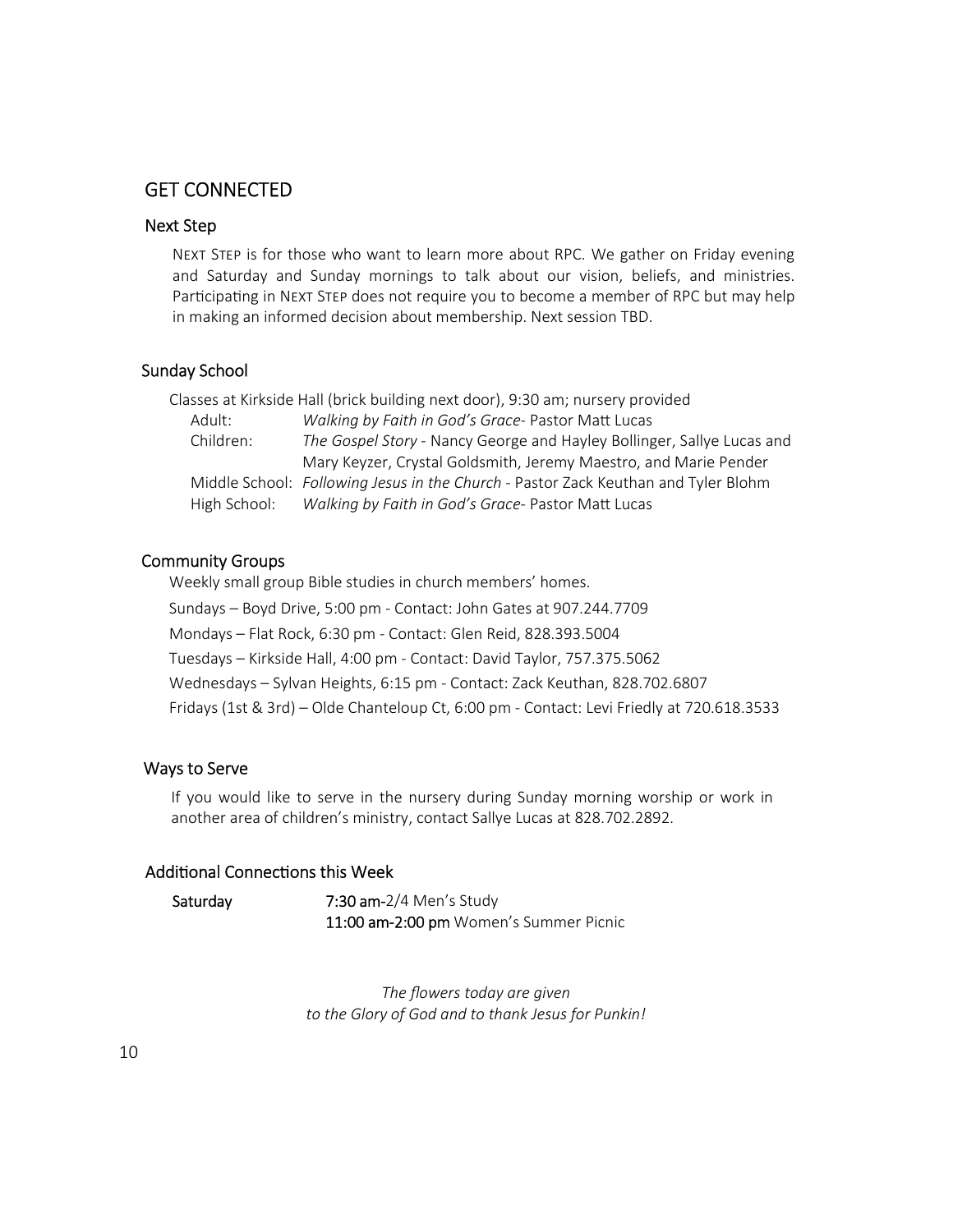### ANNOUNCEMENTS

- 1. The Special Offering for June goes to help support the local Backpack Ministry for Henderson County. Two youth will be in the Narthex to collect your donations following worship.
- 2. Children, join us this Wednesday, June 22, at 6 pm for Putt-Putt. We will meet at Kirkside Hall and walk down to the putt-putt course at Boyd Park. Cost is \$2 ages 3-17.
- 3. Ladies, join us this Saturday, June 25, 11 am-2 pm for our Summer Picnic at Tania Reid's home. Signup sheets are in the Narthex and Kirkside Hall.
- 4. We will take a break from Sunday school during July and August.
- 5. Next month the Special Offering will go to the Storehouse. Donations for their "4th of July Matching Challenge" will be accepted thru July 31.
- 6. The Family Bible Conference will be July 25-July 28. Register online at www.arpcem.org/fbc.

### NURSERY VOLUNTEERS

#### June 19

Babies ................. Crystal Goldsmith & Amy Kirsch Walkers ............ Greg and Katie Grant & Abi Leigh

#### June 26

| BabiesSteve and Rebecca Stage |
|-------------------------------|
|                               |

### **USHERS**

June

Doug Dolan, Bill Goehring, Bob Hicks

Valet Parking is available between 10:15 - 10:40 am

### GET CONNECTED

(Place in offering plate)

| Name    |  |  |
|---------|--|--|
| Email   |  |  |
| Phone   |  |  |
| Address |  |  |

I am visi ng today I'D LIKE INFORMATION ABOUT:

ARP Denomination

- **Baptism**
- $\Box$  Children's Ministry
- Community Groups
- $\Box$  Membership
- $\Box$  Men's Ministry
- **Missions/Outreach**
- $\Box$  Music Ministry
- Women's Ministry
- **Ninistry**

i<br>I

Receive a call from a pastor

COMMENTS/PRAYER REQUESTS (Continue on the back)  $\overline{a}$